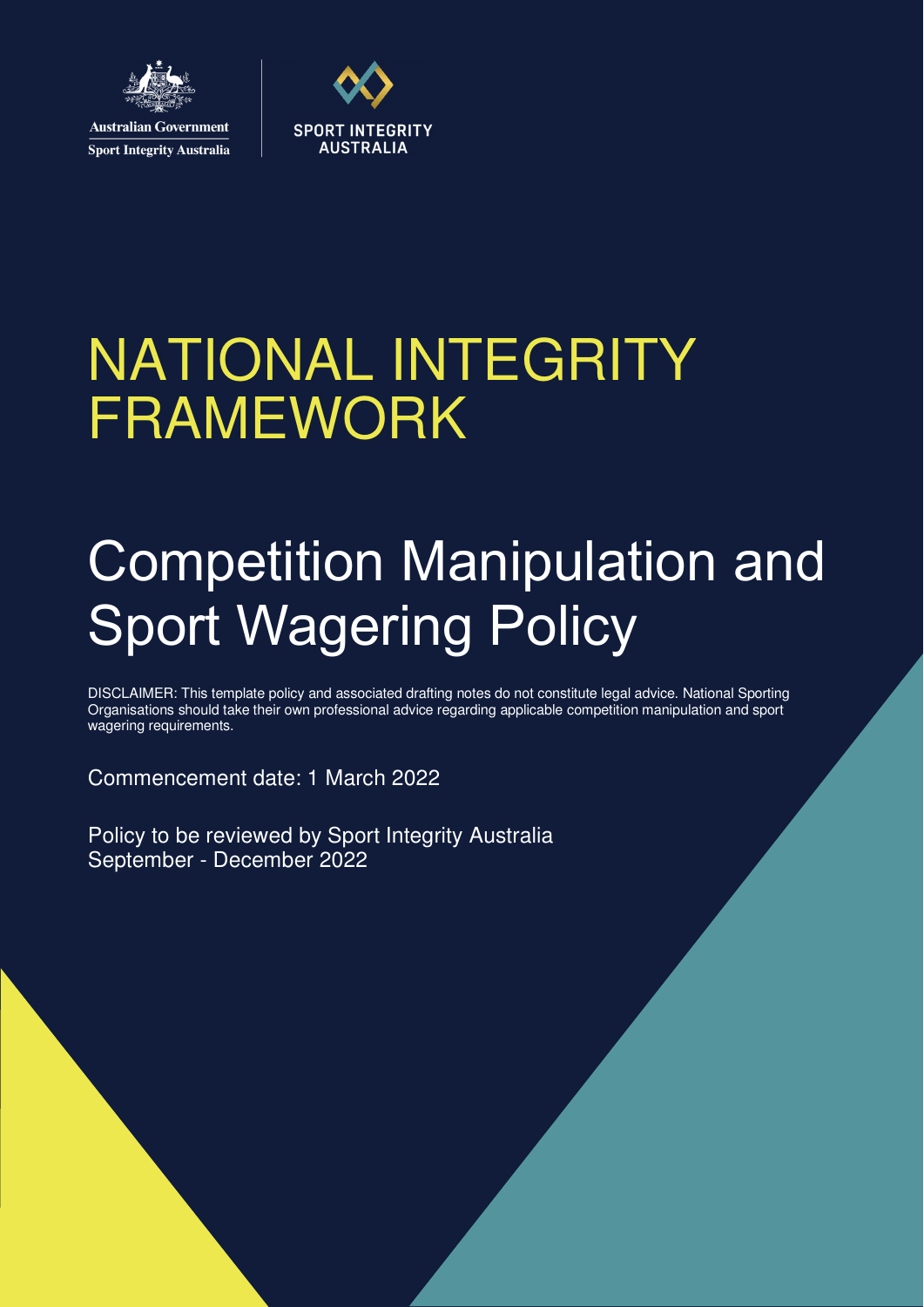## **TABLE OF CONTENTS**

| 1.  | <b>Definitions</b>                                  |                |
|-----|-----------------------------------------------------|----------------|
| 2.  | <b>Jurisdiction</b>                                 |                |
| 3.  | <b>Prohibited Conduct</b>                           |                |
| 3.1 | <b>Prohibited Conduct</b>                           |                |
| 4.  | <b>Obligations</b>                                  | $\mathbf 2$    |
| 4.1 | Reporting                                           | $\overline{2}$ |
| 4.2 | Information sharing                                 | 3              |
| 4.3 | Monitoring by Wagering Service Providers            | 3              |
| 4.4 | Sponsorship within Calisthenics                     | 3              |
| 5.  | <b>Complaints, Disputes &amp; Discipline Policy</b> | 4              |
| 6.  | <b>National Integrity Framework</b>                 | 4              |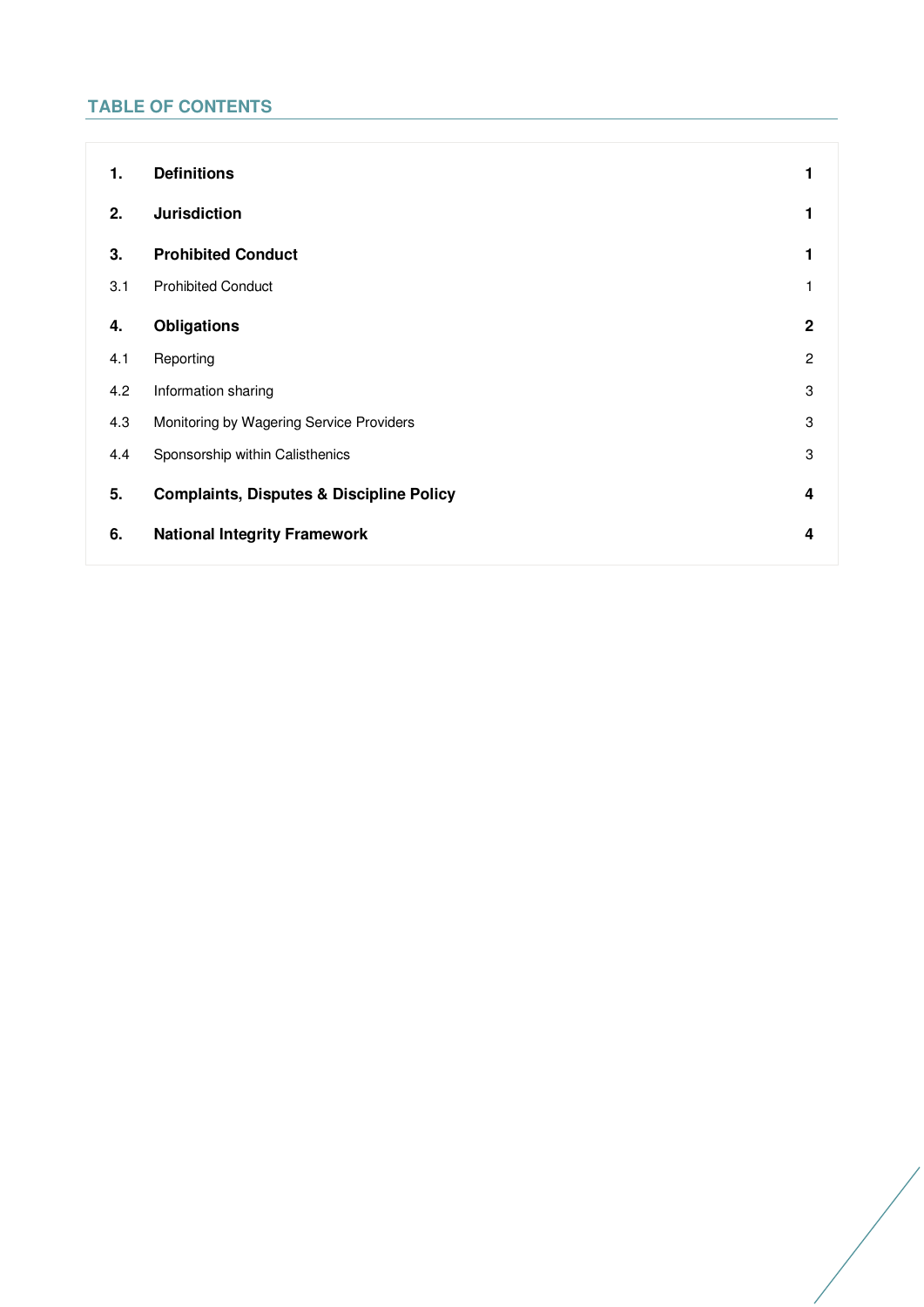## **SUMMARY**

The manipulation of sporting competitions and related activities undermines the integrity of sport.

Manipulating sporting competitions can be a crime and punishable by law.

This Policy prescribes prohibited conduct which constitutes a breach, as well as offences which must be reported to Australian Calisthenic Federation (ACF).

Through this Policy, ACF aims to ensure that its core values, good reputation and positive behaviours and attitudes are maintained.

## **1. Definitions**

Defined terms not otherwise defined in this Policy have the meaning given to them in the National Integrity Framework. In this Policy the following words have the corresponding meaning:

**Benefit** means any advantage and is not limited to property.

**Wagering Service Provider** means any company or other undertaking that promotes, brokers, arranges or conducts any form of wagering activity in relation to Calisthenics in Australia.

**Inside Information** means any information connected to the conduct, management or organisation of a sporting event that is not generally available and if it were generally available, the information, would, or would be likely to, influence a person's decision to bet on the sporting event or in making any other betting decision.

**Policy** means this Competition Manipulation and Sport Wagering Policy.

**Prohibited Conduct** means conduct proscribed by clause 3 of this Policy.

### **2. Jurisdiction**

This Policy applies to:

- (a) Relevant Persons; and
- (b) Relevant Organisations.

## **3. Prohibited Conduct**

#### **3.1 Prohibited Conduct**

 $\overline{\phantom{a}}$ 

A Relevant Person commits a breach of this Policy when they, either alone or in conjunction with another or others, engage in any of the following conduct:

- (a) participate (whether by act or omission) in improperly altering the result or the course of an Activity in order to remove all or part of the unpredictable nature of the Activity to obtain a Benefit for themselves or others by:
	- (i) the direct, pre-meditated or planned interference with the natural course of an Activity or element of an Activity<sup>1</sup>;
	- (ii) providing modified or false information related to an athlete's identity or personal information;

<sup>&</sup>lt;sup>1</sup> Examples may include, but not limited to, intentionally conceding points, pre-arranging the outcome of a competition, deliberate underperformance (also known as 'tanking') in any manner (through selections or not playing to a person's merits), influencing athlete selections and strategy, or intentional unfair or incorrect officiating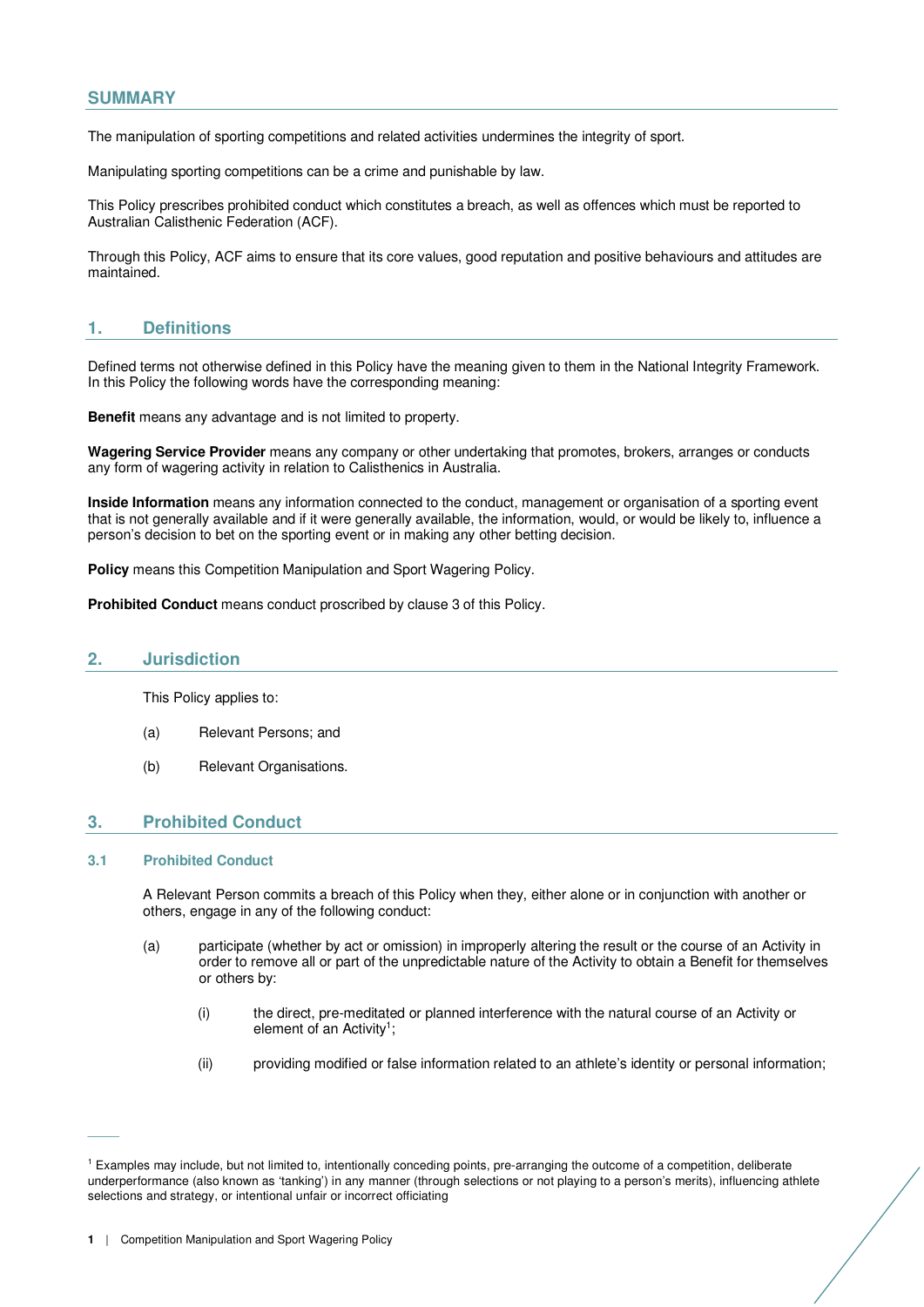- (iii) intentionally modifying playing surfaces, equipment or athlete's physiology to improperly influence the natural course of the event<sup>2</sup>; or
- (iv) providing or receiving any Benefit that might reasonably be expected to bring the Relevant Person, ACF, or Calisthenics into disrepute;
- (b) bet, or enter into any other form of financial speculation on any Activity, or on any incident or occurrence in an Activity, connected with ACF, whether or not they are participating in the Activity. For the avoidance of doubt:
	- (i) any bets placed by a betting syndicate or group, such as a 'punter's club', of which the Relevant Person is a member;
	- (ii) an interest in any bet, including having someone else place a bet on their behalf; or
	- (iii) allowing another person to place a bet using a Relevant Person's account,

shall be treated as if the bet was placed by the Relevant Person as an individual;

- (c) facilitate or assist with the making of a bet on any Activity or part of any Activity including communicating in any way, such as by using a mobile phone, computer or other electronic or other device, information that might give another person an unfair advantage if they were to engage in betting related to that information, other than as required as part of their official duties;
- (d) disclose Inside Information, other than as required as part of their official duties;
- (e) accept a Benefit to incite, cause or contribute to any breach of this Policy;
- (f) facilitate, assist, aid, abet, encourage, induce, cover-up or be complicit in any Prohibited Conduct;
- (g) attempt to engage in any conduct which would be Prohibited Conduct if successful; or
- (h) fail to promptly report to ACF's National Integrity Manager any of the matters listed in clause 4.1(a) and (b).

## **4. Obligations**

#### **4.1 Reporting**

 $\overline{\phantom{a}}$ 

- (a) A Relevant Person must, where permitted by law, promptly notify ACF's National Integrity Manager if he or she:
	- (i) is interviewed as a suspect, charged, or arrested by a law enforcement body in respect of conduct that falls with the definition of Prohibited Conduct;
	- (ii) has been approached by another person to engage in Prohibited Conduct;
	- (iii) knows or reasonably suspects that another person has engaged in Prohibited Conduct, or has been approached to engage in Prohibited Conduct; or
	- (iv) has received or is aware or reasonably suspects that another person has received, actual or implied threats of any nature in relation to any past or proposed Prohibited Conduct.
- (b) A Relevant Person has a continuing obligation to report any new knowledge or suspicion regarding any Prohibited Conduct under this Policy, even if the Relevant Person's prior knowledge or suspicion has already been reported.

<sup>&</sup>lt;sup>2</sup> For the avoidance of doubt, this does not include any matters dealt with under other relevant policies relating to anti-doping, eligibility, gender identity or selection criteria.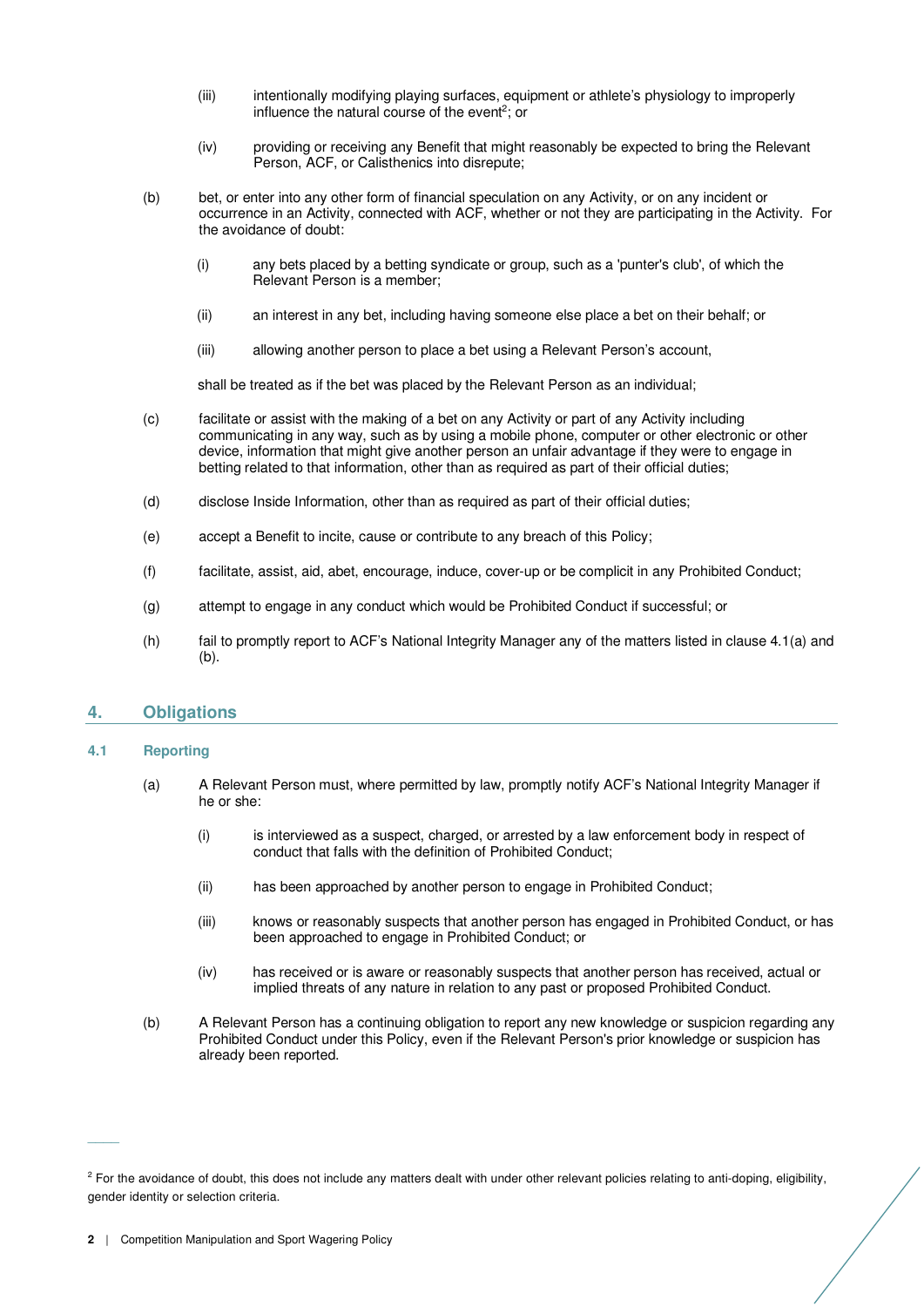- (c) Notification by a Relevant Person under this clause 4.1 may be made verbally or in writing by the Relevant Person and may be made anonymously if there is a genuine concern of reprisal. A Relevant Person who makes a report anonymously is responsible for keeping a record that will allow them to confirm that they have met their obligations under clause 4.1(a).
- (d) The NSO and Relevant Persons should be aware of relevant Commonwealth, State and Territory legal requirements to report criminal activity in relation to the manipulation of sporting competitions (matchfixing) and Inside Information.

## **4.2 Information sharing**

- (a) Australian Calisthenic Federation and Sport Integrity Australia may share information (including Personal Information as defined in the Privacy Act 1998 (Cth)) at any time relating to Relevant Persons or Relevant Organisations with Wagering Service Providers, law enforcement agencies, government agencies or other sporting organisations to prevent, identify and investigate alleged Prohibited Conduct.
- (b) ACF must share the following information with Sport Integrity Australia:
	- (i) Any notification received from a Relevant Person under clause 4.1; and
	- (ii) Any information received from Wagering Service Providers under clause 4.3.
- (c) In sharing information, ACF will remain bound by the legal obligations contained in the Privacy Act 1998 (Cth) and ACF's Privacy Policy.

#### **4.3 Monitoring by Wagering Service Providers**

- (a) Relevant Persons must disclose information to ACF and Sport Integrity Australia regarding all of their commercial agreements, interests, and connections with Wagering Service Providers. For the avoidance of doubt, this does not include the disclosure of accounts that Relevant Persons may hold with Wagering Service Providers.
- (b) ACF will work with Wagering Service Providers to ensure the ongoing integrity of Activities under the auspices of ACF and Calisthenics Organisations.
- (c) ACF or Sport Integrity Australia may request Wagering Service Providers to monitor and conduct regular audits of their databases and records to monitor the incidents of suspicious betting transactions (including single or multiple betting transactions or market fluctuations) that may indicate or tend to indicate that Relevant Persons have engaged in Prohibited Conduct under this Policy.
- (d) To enable the Wagering Service Provider to conduct such audits, ACF may, from time to time and subject to any terms and conditions imposed by ACF (including in relation to confidentiality and privacy), provide to Wagering Service Providers details of Relevant Persons who are precluded by this Policy from engaging in Prohibited Conduct.
- (e) Wagering Service Providers may provide ACF with regular written reports on incidents of suspicious betting transactions (including single or multiple betting transactions or market fluctuations) that may indicate or tend to indicate that Relevant Persons have engaged in Prohibited Conduct.
- (f) All requests for information or provision of information by Sport Integrity Australia, ACF or a Wagering Service Provider shall be kept strictly confidential and shall not be divulged to any third party or otherwise made use of, except where required by law or by this Policy, is permitted by ACF or Wagering Service Provider, or where information is already in the public domain other than because of a breach of this Policy.

### **4.4 Sponsorship within Calisthenics**

- (a) ACF may enter into a commercial arrangement with a Wagering Service Provider from time to time, subject to any applicable legislative requirements.
- (b) A Relevant Organisation may enter into a commercial arrangement with a Wagering Service Provider with the written consent of ACF. Such consent may be withheld at the discretion of ACF where the proposed commercial arrangement: